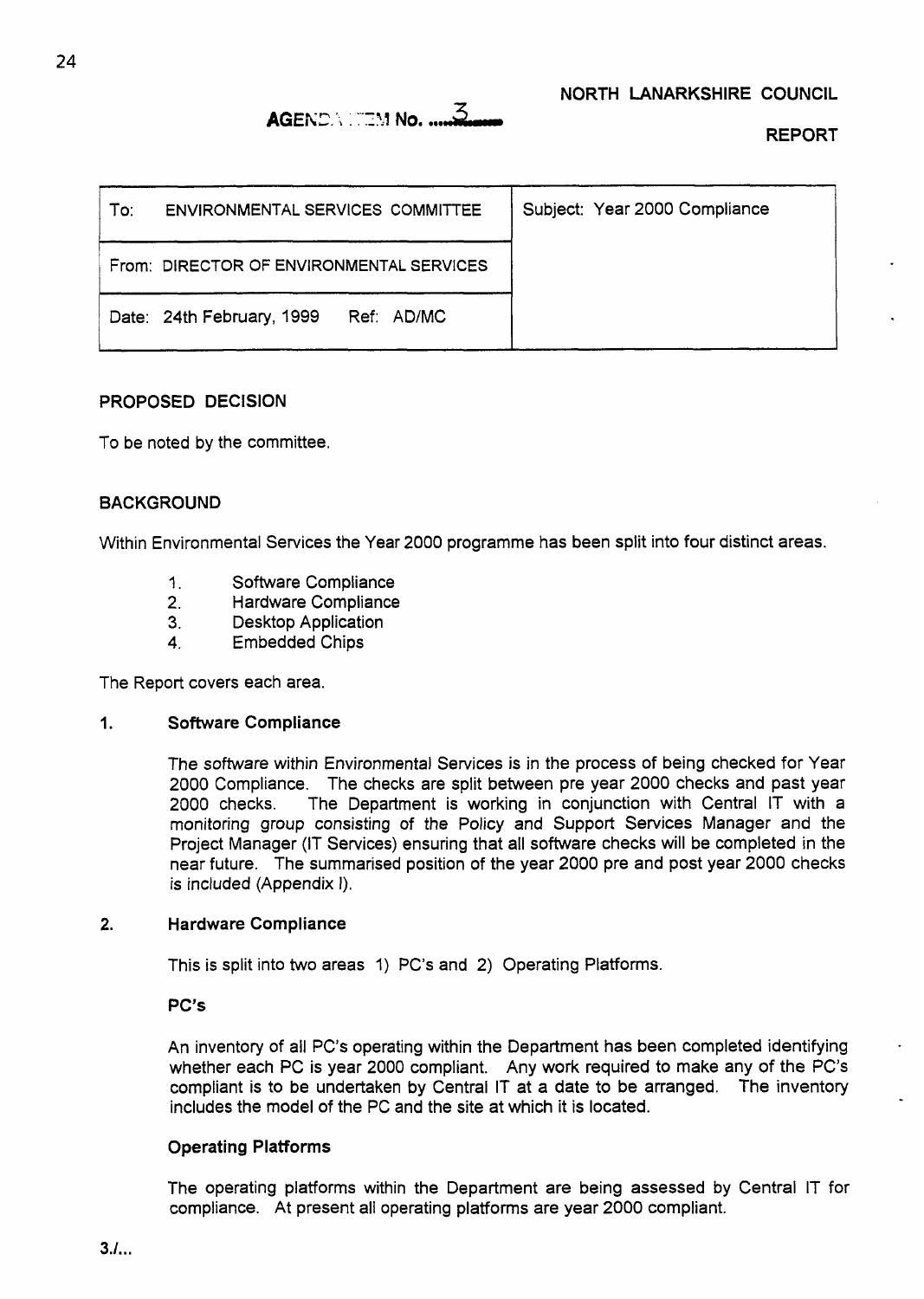#### **3. Desktop Applications**

The Department have checked the year 2000 compliance status **of** all applications operating within the Department. This has been done in accordance with the instructions **of** the Year 2000 Desktop Working Group chaired by Central IT.

An appendix is enclosed detailing the position of all desktop applications within the Department (Appendix **2).** 

#### **4. Embedded Chips**

Embedded chips are located in a variety **of** areas in the Department such as -

Cleansing Vehicles Weighbridge Weights and Measures

At present an inventory is being prepared for submission to the Chief Executive's Department on 26th February, 1999. At this stage an action programme will be put in place to address the embedded chip year 2000 problem.

#### **RECOMMENDATIONS**

That the Committee note the report.

M'Kenje L. Hutton 1.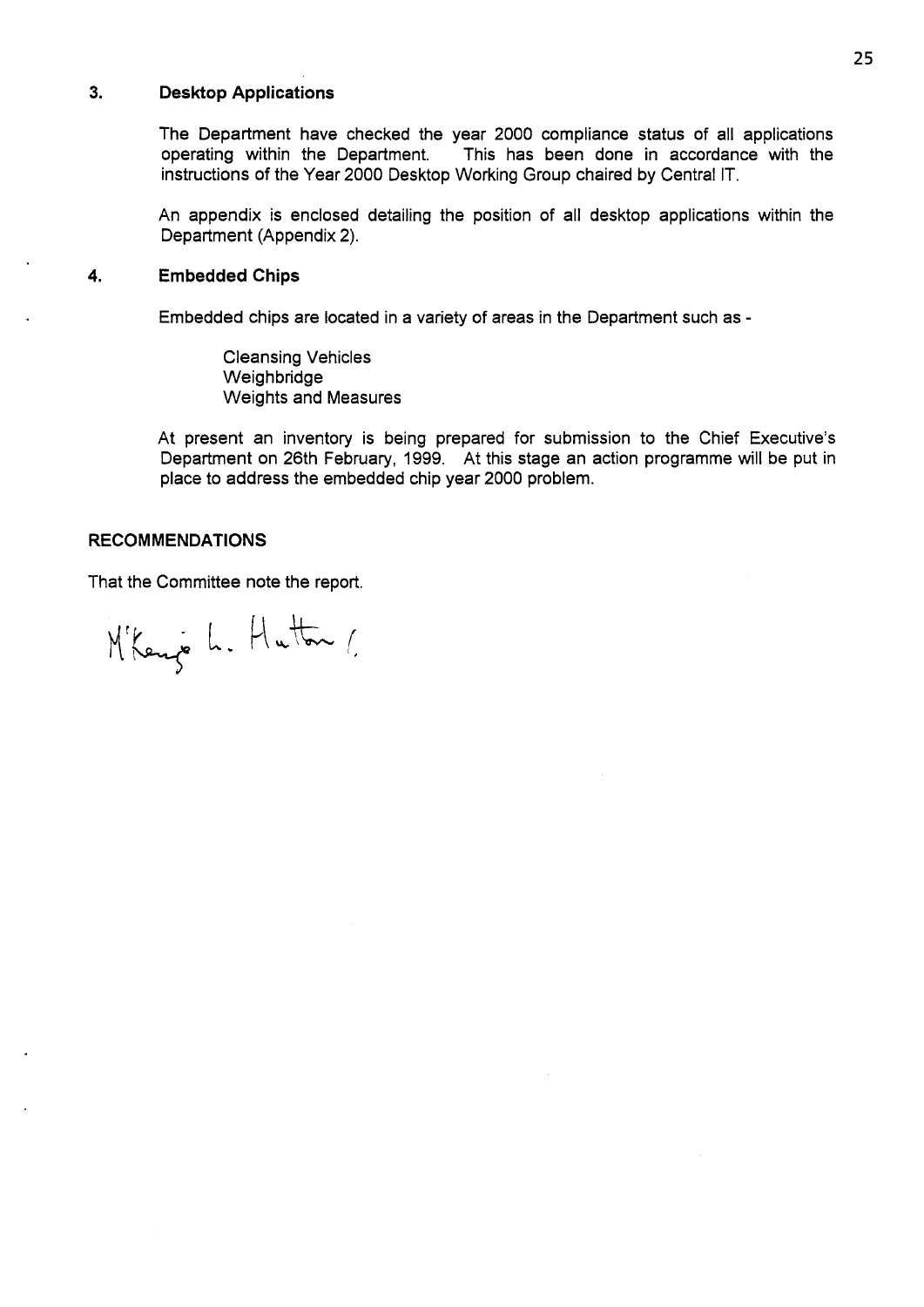$\ddot{\phantom{0}}$ 

| <b>System</b>      | Pre Year 2000 | Post Year 2000 | <b>Target Completion Date</b> |
|--------------------|---------------|----------------|-------------------------------|
| <b>SAVE</b>        | Complete      | Ongoing        | 19th March, 1999              |
| Pro Act            | Ongoing       | Ongoing        | 31st March, 1999              |
| <b>RTLA</b>        | Complete      | Complete       | N/A                           |
| Fuel               | Complete      | Complete       | N/A                           |
| Sabre              | Ongoing       | Ongoing        | 23rd February, 1999           |
| <b>CLLA</b>        | Ongoing       | Ongoing        | 30th June, 1999               |
| <b>BCMS</b>        |               |                |                               |
| Recharge Module    | Complete      | Complete       | N/A                           |
| <b>PIMS Module</b> | Ongoing       | Ongoing        | 31st March, 1999              |
| <b>CLAS Module</b> | Ongoing       | Ongoing        | 31st March, 1999              |
| <b>Ops Module</b>  | Complete      | Ongoing        | 31st March, 1999              |
| <b>CCMS</b>        | Complete      | Complete       | N/A                           |

 $\bar{\lambda}$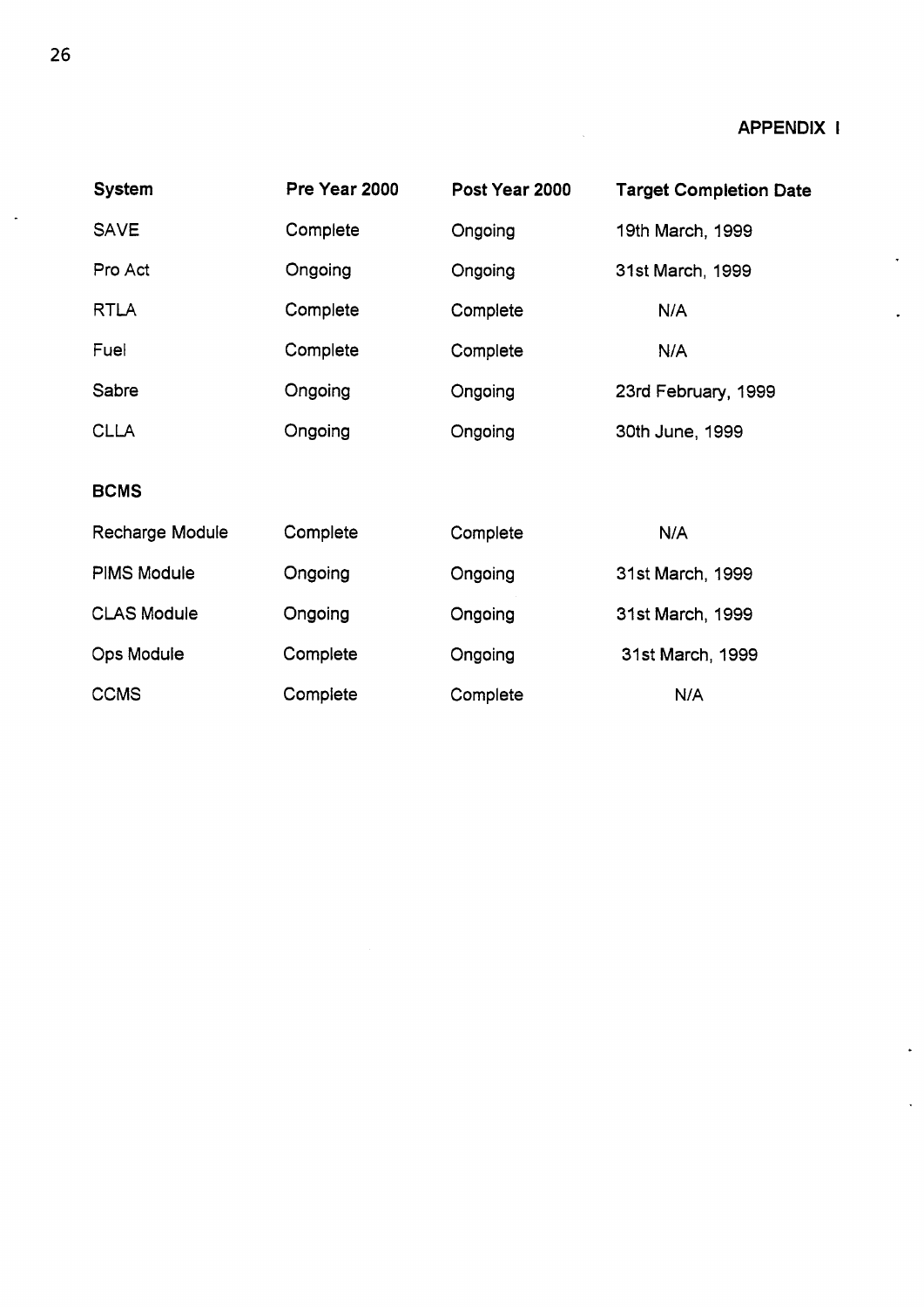#### **APPENDIX 2**

### **YEAR 2000** - **DESKTOP APPLICATIONS**

### **LOTUS APPLICATIONS**

| <b>APPENDIX 2</b><br><b>YEAR 2000 - DESKTOP APPLICATIONS</b> |                |                     |                             |                                                                                                                                                                                                                                                 |                                                                                                                                                          |  |
|--------------------------------------------------------------|----------------|---------------------|-----------------------------|-------------------------------------------------------------------------------------------------------------------------------------------------------------------------------------------------------------------------------------------------|----------------------------------------------------------------------------------------------------------------------------------------------------------|--|
| <b>LOTUS APPLICATIONS</b>                                    |                |                     |                             |                                                                                                                                                                                                                                                 |                                                                                                                                                          |  |
| <b>Manufacturer</b>                                          | <b>Product</b> | <b>Version</b>      | Compliance<br><b>Status</b> | <b>Description of Application Compliance</b><br><b>Position</b>                                                                                                                                                                                 | <b>Recommended Course of Action</b>                                                                                                                      |  |
| Lotus                                                        | $1 - 2 - 3$    | <b>All Versions</b> | Compliant                   | Year 2000 ready. When dates are entered in a<br>cell, if only 2 digits are entered 1-2-3 assumes<br>the year is in the current century, therefore, any<br>old data in the format of 01/10/96 which<br>currently means 1996, after the millenium | Always use 4-digit years when handling dates.<br>This prevents any deviation between what the<br>user expects and what the programme actually<br>stores. |  |
|                                                              |                |                     |                             | 1-2-3 assumes the date to be 2096.                                                                                                                                                                                                              | Change the default system date format to<br>include a 4-digit year. This is done via the<br>International Settings in Control Panel.                     |  |
| Lotus                                                        | <b>AmiPro</b>  | <b>All Versions</b> | Compliant                   | Year 2000 ready.                                                                                                                                                                                                                                | Change the default system date format to<br>include a 4-digit year.                                                                                      |  |
| Lotus                                                        | Wordpro        | <b>All Versions</b> | Compliant                   | Year 2000 ready.                                                                                                                                                                                                                                | Change the default system date format to<br>include a 4-digit year.                                                                                      |  |
| Lotus                                                        | Approach       | <b>All Versions</b> | Compliant                   | Year 2000 ready. Releases 1.x & 2.x assume<br>all 2-digit years fall into 20th century. Release<br>3.x assumes any 2-digit dates between 0 and 29<br>are in the 21st century and dates between 30<br>and 99 as 20th century.                    | Always use 4-digit years when handling dates.<br>Change the default system date format to<br>include a 4-digit year.                                     |  |
| Lotus                                                        | Freelance      | All Versions        | Compliant                   | Year 2000 ready. Doesn't manipulate dates<br>internally in any way. Some dialogues display<br>date information but no calculations performed<br>on dates.                                                                                       | Change the default system date format to<br>include a 4-digit year.                                                                                      |  |
| Lotus                                                        | Smartsuite     | <b>All Versions</b> | Compliant                   | All versions of Smartsuite 3.1 and above, year<br>2000 ready. Refer to individual reports above<br>for information.                                                                                                                             | See all of the above.                                                                                                                                    |  |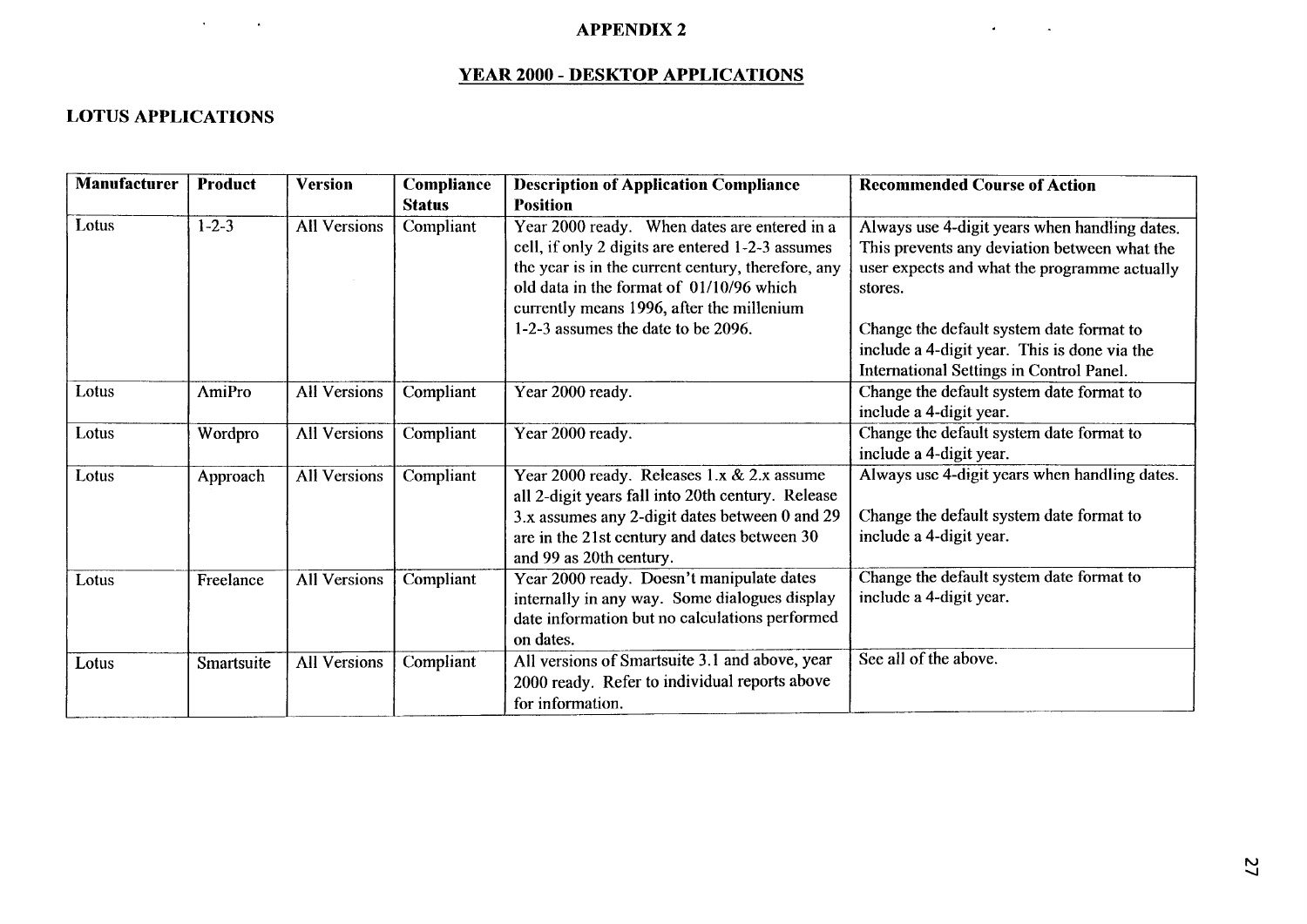# **YEAR 2000** - **DESKTOP APPLICATIONS**

### **MICROSOFT APPLICATIONS**

 $\mathcal{L}^{\mathcal{L}}(\mathcal{L}^{\mathcal{L}}(\mathcal{L}^{\mathcal{L}}(\mathcal{L}^{\mathcal{L}}(\mathcal{L}^{\mathcal{L}}(\mathcal{L}^{\mathcal{L}}(\mathcal{L}^{\mathcal{L}}(\mathcal{L}^{\mathcal{L}}(\mathcal{L}^{\mathcal{L}}(\mathcal{L}^{\mathcal{L}}(\mathcal{L}^{\mathcal{L}}(\mathcal{L}^{\mathcal{L}}(\mathcal{L}^{\mathcal{L}}(\mathcal{L}^{\mathcal{L}}(\mathcal{L}^{\mathcal{L}}(\mathcal{L}^{\mathcal{L}}(\mathcal{L}^{\mathcal{L$ 

| <b>Manufacturer</b> | <b>Product</b> | <b>Version</b> | <b>Compliance</b>        | <b>Description of Application Compliance</b>                                                                                                                                                                                                                                                                                                                                                                                                                                                                                                                                                                                                                                                       | <b>Recommended Course of Action</b>                                                                                                                                                                                                                                                                                      |
|---------------------|----------------|----------------|--------------------------|----------------------------------------------------------------------------------------------------------------------------------------------------------------------------------------------------------------------------------------------------------------------------------------------------------------------------------------------------------------------------------------------------------------------------------------------------------------------------------------------------------------------------------------------------------------------------------------------------------------------------------------------------------------------------------------------------|--------------------------------------------------------------------------------------------------------------------------------------------------------------------------------------------------------------------------------------------------------------------------------------------------------------------------|
|                     |                |                | <b>Status</b>            | <b>Position</b>                                                                                                                                                                                                                                                                                                                                                                                                                                                                                                                                                                                                                                                                                    |                                                                                                                                                                                                                                                                                                                          |
| Microsoft           | Word           | 6.x            | Compliant<br>with issues | Word 6.xx assumes all 2-digit dates to be in<br>the 20th century with the exception of 00,<br>which is interpreted as the year 2000. This<br>behaviour is exposed in table date sorting,<br>quote fields, text form field date formatting,<br>custom document properties, WordBasic date<br>text to date conversions and Find File<br>Advanced Search. It is not exposed by<br>inserting a date from the menu, by date fields,<br>or by any other date funcionality in Word.<br>The Find File Advanced Search dialogue time<br>stamp tab converts all dates to 2-digit format<br>by default, with Word assuming 20th century.<br>This date format can be modified to use<br>4-digits for the year. | Always use 4-digit years when handling dates.<br>This prevents any deviation between what the<br>user expects and what the programme actually<br>stores.<br>Change the default system date format to<br>include a 4-digit year.<br>Modify the Default Date format used by the<br>Find File Feature (procedure attached). |
| Microsoft           | Excel          | 5              | Compliant<br>with issues | Excel 5.xx stores dates as numberic values e.g.<br>$01/01/2000$ is stored as value 36526, the<br>36526th day in the century. Ecxel recognises<br>01/01/1900 to 31/12/2078 as valid dates.<br>Release 5.xx assumes any 2-digit dates<br>between 0 and 19 are in the 21st century and<br>dates between 20 and 99 as 20th century.<br>MS Query accepts 2-digit year date formatting<br>for your ODBC query, but will always assume<br>a 20th century date.                                                                                                                                                                                                                                            | Change the default system date format to<br>include a 4-digit year.<br>Always use 4-digit years when handling dates.<br>Always enter full dates, using serial dates<br>whenever possible.                                                                                                                                |

 $\mathcal{A}(\mathcal{A})$  and  $\mathcal{A}(\mathcal{A})$